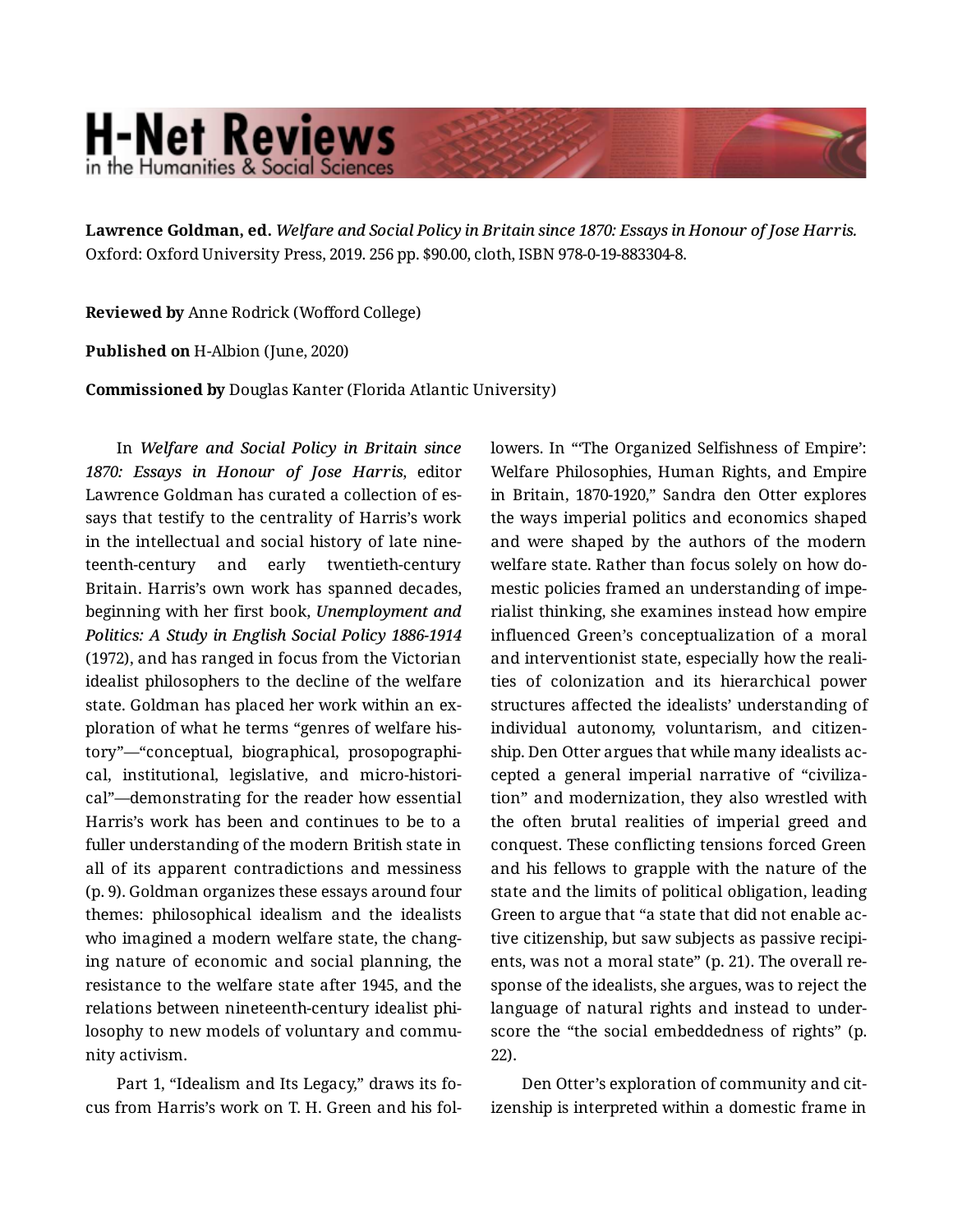H. S. Jones's "The Civic Movement in British Social Thought: Civil Society and the Ethics of Citizen‐ ship." Jones explores how Harris challenged the contention that early notions of British citizenship were under-developed and shows how she identi‐ fied the language of citizenship within the political discourse of 1880-1945. Jones then broadens this understanding beyond political discourse, examin‐ ing how and why notions of "good citizenship" gained centrality in moral and educational de‐ bates at the local level, especially in provincial cities. The concept was primarily ethical rather than political or legal during this period, and Jones explores the "near equivalence of 'character' and 'citizenship'" especially in understandings of mas‐ culinity and patriotism (p. 35). "The language of 'good citizenship' ... grew out of indigenous moral discourses focused on character, duty, and mutual responsibility," argues Jones, rather than out of dis‐ courses that parsed "citizenship" in terms of social and political rights (p. 42).

Goldman's contribution, "Founding the Wel‐ fare State: Beveridge, Tawney, and Temple," looks at the "intertwined lives" of these three reformers, exploring not only the benefits and limits of the socalled group biography but also the ways the rela‐ tionships between these three men served to influ‐ ence the political and social landscape that gave rise to the welfare state. Goldman argues that their temperaments and mutual relationships—through education, family background, marriage, and friendship—formed an important collective influ‐ ence on the work of these men. Their "remarkably similar early lives" linked them even in their dis‐ similar later lives (p. 50): William Beveridge as a politician, R. H. Tawney as an educator, and William Temple as a churchman, where their shared education and experience helped temper their significant ideological differences as Socialist, Labour, and Liberal. Goldman argues that explor‐ ing "something anterior to ideology, something more deeply personal and internal," helps us un‐ derstand both their shared commitment to social

reform and their quite dissimilar approaches to achieving this reform (pp. 58-59).

In the final essay in part 1, "Private Benefit, Public Finance? Student Funding in Late Twenti‐ eth-Century Britain," William Whyte looks at an‐ other dissimilar pair, Richard Titmuss and Sir Colin Anderson, and their common goal of grant fund‐ ing for higher education. Titmuss, one of the ideal‐ ists figuring largely in Harris's early works, and Anderson, a relatively minor figure in the applied arts, were key figures in the 1958 debate over how to establish and protect the system of funding for undergraduates that endured until the late 1990s. Whyte traces the debate and its aftermath, show‐ ing how the byzantine problem of student financ‐ ing was not merely economic but also deeply em‐ bedded in political and philosophical questions of access to higher education, the moral and social relationships between the individual and civil soci‐ ety, and the changing nature of undergraduate in‐ struction. Adopting Harris's approach of looking at "the practical process by which change occurred," Whyte explores the disparate influences on de‐ bates over funding, ranging from idealist notions of citizenship to worries over the privileging of the already-privileged (p. 64). He argues that the late twentieth-century move from grants to loans and the removal of students from the system of social security that had underwritten most higher educa‐ tion are examples of what Harris had noted as "the collapse of idealism as a key element of changing ideas about social policy" (p. 74). Titmuss and An‐ derson, coming from very different starting places, had forged a pragmatic bond that endured until the extraordinary pressures of post-Thatcher Britain forced a reevaluation of education and cit‐ izenship.

Part 2, "Planning," shifts the focus of this col‐ lection toward the philosophical and practical in‐ stantiations of rational, future-oriented social poli‐ cy. Brian Harrison's "Planning in Modern Britain: Its History and Dimensions" provides a frame‐ work for the subsequent essays in this section. Har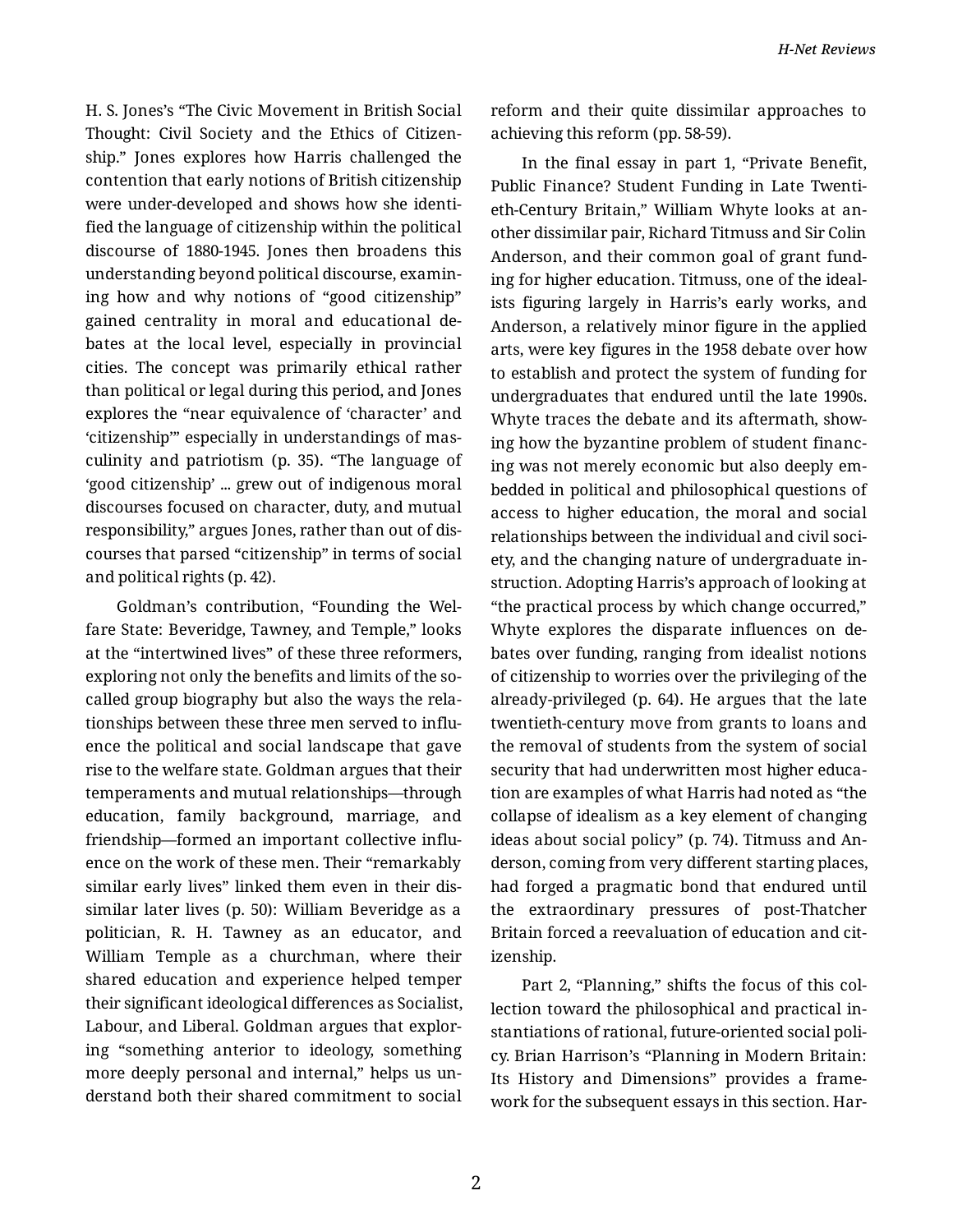rison explores various "overlapping polarities" that help us understand the dimensions of the modern state, including the tensions between indi‐ vidual and state, the contrasts between socialist and positive/market-driven planning, and the dif‐ ferences between direct and indirect state action (for example, the difference between mandates and voluntarism). Such polarities often operated together and were never completely straightfor‐ ward: "collectivism and individualism did not nec‐ essarily conflict" (p. 89). Harrison argues that "public welfare could hardly have made its way without a moral impulse," and he defines that im‐ pulse as incorporating the values of respectability and reason and the ideology of separate spheres, all of which helped shape the ways planners be‐ tween the mid-Victorian and the post-Thatcher worlds imagined and incorporated ideas of state intervention (p. 87).

Daniel Ritschel hones in on one brief period of planning in his essay, "'Socialist Realism': The Short Life of Left-Wing Economic Revisionism in the 1920s." Looking at the work of G. D. H. Cole, John Strachey, and H. N. Brailsford, Ritschel explores the pragmatic turn of the Labour Left in the late 1920s. Beginning with the collapse of the "Living Wage" campaign in 1926, he argues, there was a brief, im‐ portant but largely ignored period of "socialist re‐ visionism" that led directly to the "accommoda‐ tionist strategy" believed to be more pragmatically attuned to the management of industry and mar‐ kets (p. 106). Ritschel argues that Cole, Strachey, and Brailsford led the Left in its modification of so‐ cialist economic thought by acknowledging both "the chronic failures of capitalism and persistent vitality of bourgeois society" and rejecting what they saw as the increasing theatricality of the Communist and Independent Labour Parties (p. 109). Instead, they argued for pragmatic, incre‐ mental economic policies that differed from the gradualism of Labour leaders who failed to offer practical strategies for a seemingly unending post‐ war slump. Ritschel identifies the key innovation of this "left-revisionist" agenda as growing out of

the work of E. M. H. Lloyd, an interwar economist who criticized efforts to return to the gold standard, called for loan-funded state spending on public works, and urged the expansion of credit for consumers via a "socialized banking system" (pp. 112-13). While Lloyd's direct influence had waned by the late 1920s, Cole, Strachey, and Brailsford re‐ vived many of his policy proposals and incorpo‐ rated them into proposals for consumer-focused banking policies, expanded credit, and loan-fund‐ ed modern public works projects. Cole argued that "what really matters is not ownership, but control of policy," and the three adopted a "technocratic" approach to economic organization (p. 116). Ritschel explains their apparent failure as an ex‐ ample of "the very isolated position of middleclass intellectuals within the interwar Labour movement" and argues that the case of these revi‐ sionists illustrates Harris's critique of a binary ap‐ proach to policy debates within the Labour Party (p. 120). Ultimately, he argues, this episode illus‐ trates "the complex and hybrid nature of Labour economic thought" during the 1930s (p. 126).

While Ritschel examines the enthusiastic but failed planning of these economic revisionists, Julia Moses takes on the revival of interest in the planning work of T. H. Marshall in "The Reluctant Planner: T. H. Marshall and Political Thought in British Social Policy." Marshall's tripartite theory of citizenship, most notably articulated in his 1940s lectures, identified and historicized the emer‐ gence of civil rights, such as freedoms of speech and religion; political rights, such as the right to vote; and social rights, including the right to an ed‐ ucation and to welfare. Civil rights emerged in the eighteenth century, political rights in the nine‐ teenth, and social rights in the twentieth. So straightforward was Marshall's paradigm of devel‐ opment that, Moses argues, it has become an ac‐ cepted and largely unquestioned plank of modern debates over human rights and citizenship. Moses uses Marshall's own life to examine how his theory of citizenship was, in fact, inflected by conceptions of community, state, and social policy that were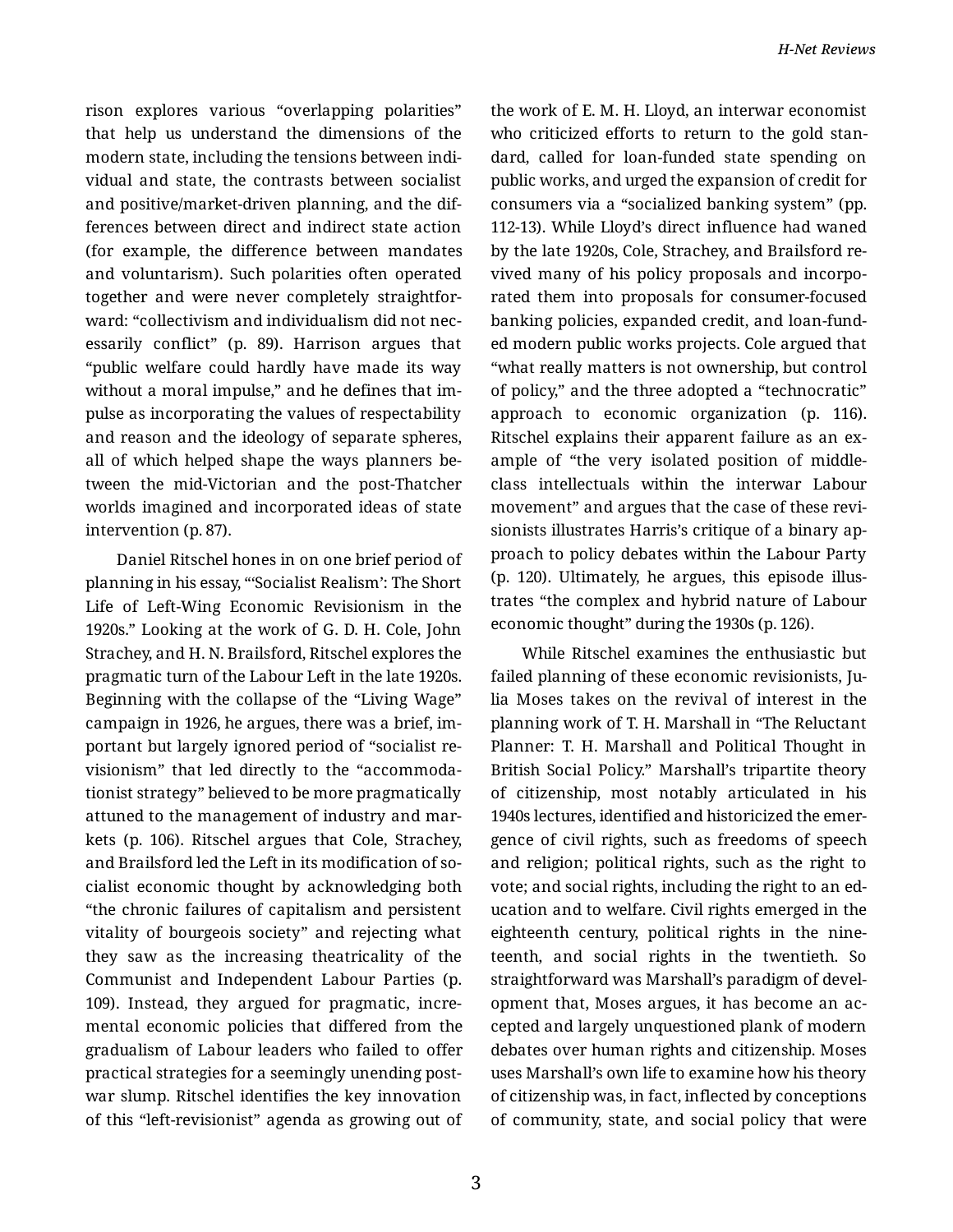particularly European and, even more specifically, particularly German. Marshall's life experiences in and around Germany—his years in a prisoner-ofwar (POW) camp for the duration of World War I and his subsequent work on Germany in the For‐ eign Office beginning in 1939—shaped his ideas about the state and the individual. His POW obser‐ vations of a "natural" emergence of social hierar‐ chy and community and his Foreign Office work on the all-powerful German Nazi state provided the framing experiences that helped shape his the‐ ories about the role of the individual as a participa‐ tory citizen in a local community. This role embod‐ ied tensions over planning, social rights, individual freedoms, and "communal fellowship." Moses ar‐ gues that for Marshall, "planning and older tradi‐ tions of communitarianism were not incompati‐ ble; they were inherently linked in a form of ethical socialism," in a model that grew out of Marshall's own lived experiences (p. 140).

Part 3, "Contesting Welfare," focuses primarily on the varieties of resistance to the welfare state encountered in the twentieth century. Ben Jack‐ son's "Richard Titmuss versus the IEA: The Transi‐ tion from Idealism to Neo-Liberalism in British So‐ cial Policy" returns to Harris's argument that by the mid-1950s, idealist philosophers no longer shaped the national conversation about the wel‐ fare state. In that vacuum, new theories about in‐ dividual and society could emerge, and neoliberal‐ ism easily occupied the left-leaning spaces left empty by an idealist perspective that was defeated in part by a more intellectually rigorous Marxism. By the 1960s, the neoliberal perspective argued that the private sector should take over state-provided services except where "direct state intervention" was indicated (p. 148). Jackson tests this argument by examining the postwar debates between Tit‐ muss of the London School of Economics (LSE) and Arthur Seldon of the Institute of Economic Af‐ fairs (IEA) in a lengthy conflict, nominally over the supply of blood to the National Health Service (NHS) but actually encompassing a much broader sweep of welfare services. Sketching out the approaches of each man to the larger question of so‐ cial welfare, Jackson argues that Titmuss grounded many of his arguments in the relatively new field of sociology, claiming that market forces could temporarily eclipse such innate human character‐ istics as altruism, while Seldon continued to deploy the "neutral" language of economics to combat those whom the IEA regarded as "sentimental leftwing sociologists." Thus, while Titmuss argued for "an inclusive form of social insurance," Seldon urged only "a safety net for the weak and vulnera‐ ble" (p. 161). The idealists, argues Jackson, lost hold of the terms of the debate in mainstream political discourse by deploying the language of sociology rather than economics.

Moving forward in time, Edmund Neill's "Con‐ servative Thinkers and the Post-War State, 1945-79" explores how conservative thinkers un‐ derstood state growth in the period before Mar‐ garet Thatcher, an area only hinted at in Harris's works. Neill points to "the sheer variety of conser‐ vative views," especially the contrasts between lib‐ ertarian and paternalist modes of conservative thought, and then hones in on Michael Oakeshott, the political philosopher whose work significantly influenced conservative theorists and politicians (p. 164). Oakeshott's philosophy of the state, Neill argues, can be summed up thus: "the best kind of state is one that enables individuals to enjoy the maximum freedom possible" rather than seeking "to direct society in line with one particular, deter‐ minate end" (p. 166). A state pledged to preserve in‐ dividual liberty, Oakeshott argued, had to accom‐ modate several ideas: first, a modern state could and should accommodate individual difference within its legal framework; second, laws must in some way reflect the moral judgments of the peo‐ ple; third, the best way to ascertain this reflection was through an emphasis on common-law tradi‐ tion; fourth, the fundamental protection of private property is key to "the genuine expression of indi‐ vidual preference"; and finally, the state, even in the modern era, rests on a shared sense of patrio‐ tism (p. 167). This ideal conception of the state thus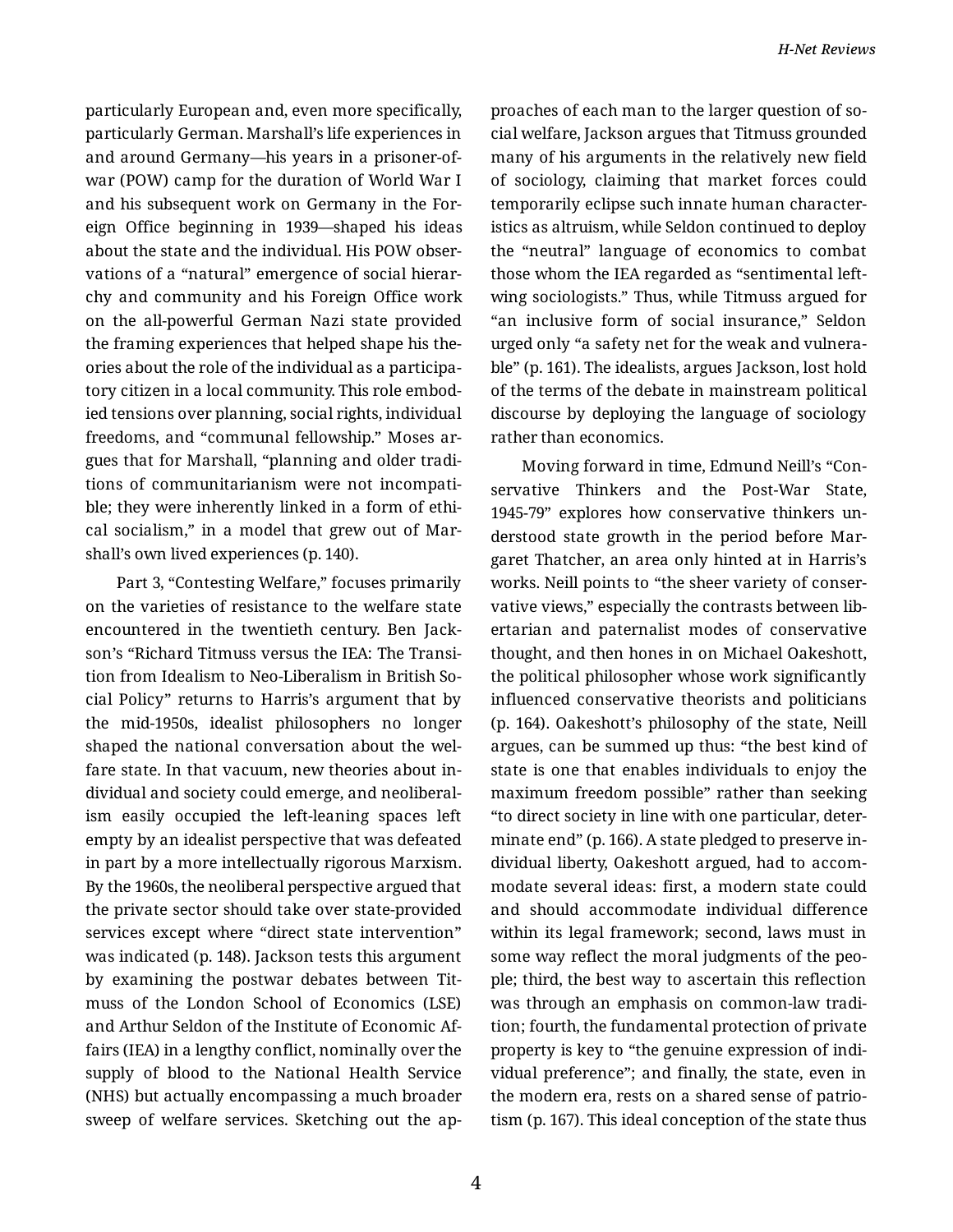included both "a moral and a constitutional di‐ mension" that enhanced the model articulated by Green and provided conservatives a framework within which they could accommodate such mod‐ ern problems as nationalism, militant unionism, the rise of numerous special-interest groups, and the "electoral dictatorship" of a powerful executive (pp. 174-75).

Matthew Grimley's essay, "You Got an Ology? The Backlash against Sociology in Britain, c. 1945-90," sketches out the rise and temporary de‐ cline of sociology as a field of intellectual endeav‐ or after World War II. Harris's work has argued that "systematic political theory" virtually disap‐ peared from public discourse after the war, and Grimley's examination of sociology seeks to ex‐ plore one of the strands of intellectual argument that emerged to take over that space. He shows how academics, sometimes fearfully, laid responsi‐ bility for the death of political theory at the feet of "linguistic philosophy, Marxism, and sociology" as early as the mid-50s and then explores the "intel‐ lectual backlash" against the field (pp. 179, 181). Us‐ ing examples drawn from university curricula, student protest movements, popular press reports of criminality, and other snapshots of what seemed to many to be a terrifyingly broad rejection of tra‐ ditional authority, Grimley shows how two particu‐ lar centers of that authority—the Thatcherite government and the Anglican church—reacted to the ubiquity of sociology as a tool of social analysis and social reform. While sociology had seen "its status diminished and its radicalism blunted" by the 1980s, Grimley concludes that as a framework for analyzing society, it was so omnipresent that it would form an important tool for New Labour (p. 193).

Part 4, "Beyond the Welfare State," concludes this festschrift with two essays that focus on com‐ munity and state change after 1960. In "Reshaping the Welfare State? Voluntary Action and Commu‐ nity in London, 1960-75," John Davis explores how the "rediscovery" of specific populations chal‐ lenged the assumptions underlying the welfare state as it was built in the 1940s. The elderly, the dis‐ abled, the homeless, the single parent—these groups had been virtually invisible examples of "poverty in affluence" (pp. 197-98). In the 1960s, es‐ pecially in the cities, these groups and others be‐ came the focus of voluntary agencies and local planners who found themselves redefining pover‐ ty and "reinventing the welfare state" to care for the needs of runaway youth, immigrants, drug users, and others who had not figured in postwar perceptions of society (p. 198). Davis focuses specifically on the City of London, exploring the ways voluntary groups and local city authorities often sparred over jurisdiction and responsibility. These "disputed boundaries" were instantiated in the dichotomized approaches to relief, with some areas attempting to preserve old neighborhoods through public-works programs and others choos‐ ing to embrace wholesale redevelopment that of‐ ten ignored the needs of residents in these "twilight zones" (p. 211). He concludes by arguing that "the concept of public welfare had become more elu‐ sive by the 1970s than it had been in the 1940s" (p. 212).

The final essay, Mark Bevir's "A New Gover‐ nance: Hierarchies, Markets, and Networks, c. 1979-2010," brings Harris's work into the twentyfirst century. Building on Harris's elucidation of changing patterns of social and state responsibili‐ ty, Bevir presents "a genealogy of governance" that explores how modernist social science—de‐ fined here as reliant on "formal explanations based on economic models or sociological correla‐ tions"—has moved from government to gover‐ nance (p. 214). That is, he argues that the twentiethcentury notion of government, built around a na‐ tion-state and characterized by a corporate bu‐ reaucracy, has grown into the twenty-first-century model of "new governance," built on ideas of ratio‐ nal choice, a neoliberal perception of the state, the development of markets and networks rather than borders and empires, and "performance ac‐ countability" (p. 215). Rehearsing the crises that

5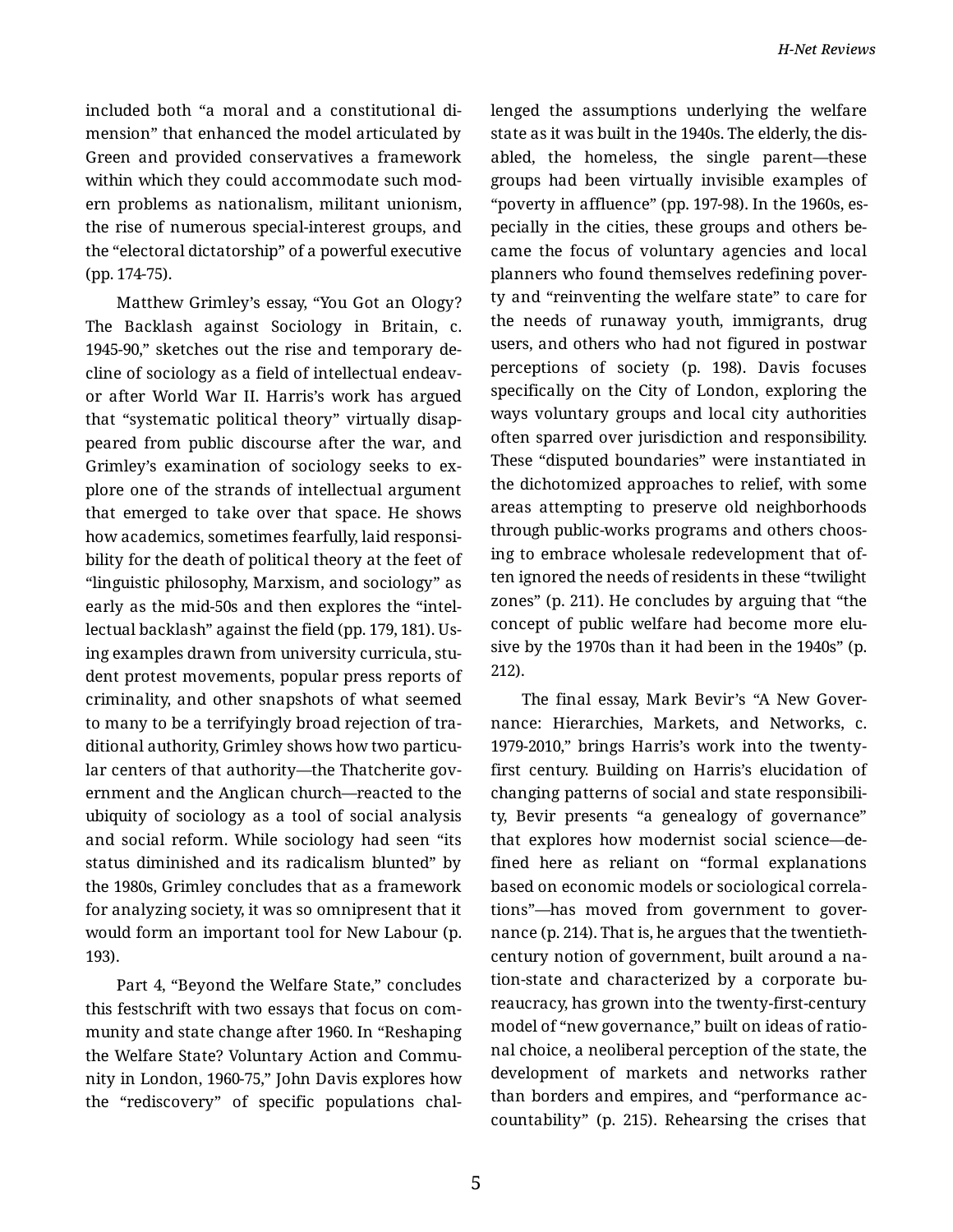pushed "government" into "governance," he explores the emergence of the "wicked problem," such as climate change or international terrorism, that has demanded new approaches to manage‐ ment (p. 220). Finally, he examines the levels of management structure, from the permanent sec‐ retary to the "street-level bureaucrat," that charac‐ terize the new governance, concluding that "the world of hierarchies and bureaucrats" that emerged out of the welfare state is now "overlain by some features of markets and networks" (pp. 225, 228).

Taken as a whole, this collection of essays does a thorough and careful job of elucidating the broad sweep of Harris's rich intellectual interest. Each es‐ say engages specifically with some portion of Harris's work, so that the overall picture is a coherent exploration and expansion of the ideas, structures, successes, and failures of the twentieth-century welfare state. Importantly, however, each essay is also a powerful stand-alone addition to the schol‐ arship of social and political relations in modern British history. Any tendency to focus entirely on England and London is effectively countered by the work of den Otter and Jones, who provide im‐ portant imperial and provincial perspectives on the language and meanings of citizenship, while the examination of continental influences is ably provided by Moses's essay on Germany. The per‐ spectives provided by Whyte, Jackson, and Neill show the complex counterweights offered by twen‐ tieth-century conservative intellectuals, while the important milestones in the evolution of "plan‐ ning" are ably described by Harrison, Grimley, Davis, and Bevir. Finally, Goldman and Ritschell remind us how important human agency remains in our exploration of ideas and their application. This collection does careful justice to the powerful influence of Harris's work; the ideas and provoca‐ tions explored in this volume are timely, persua‐ sive, and valuable.